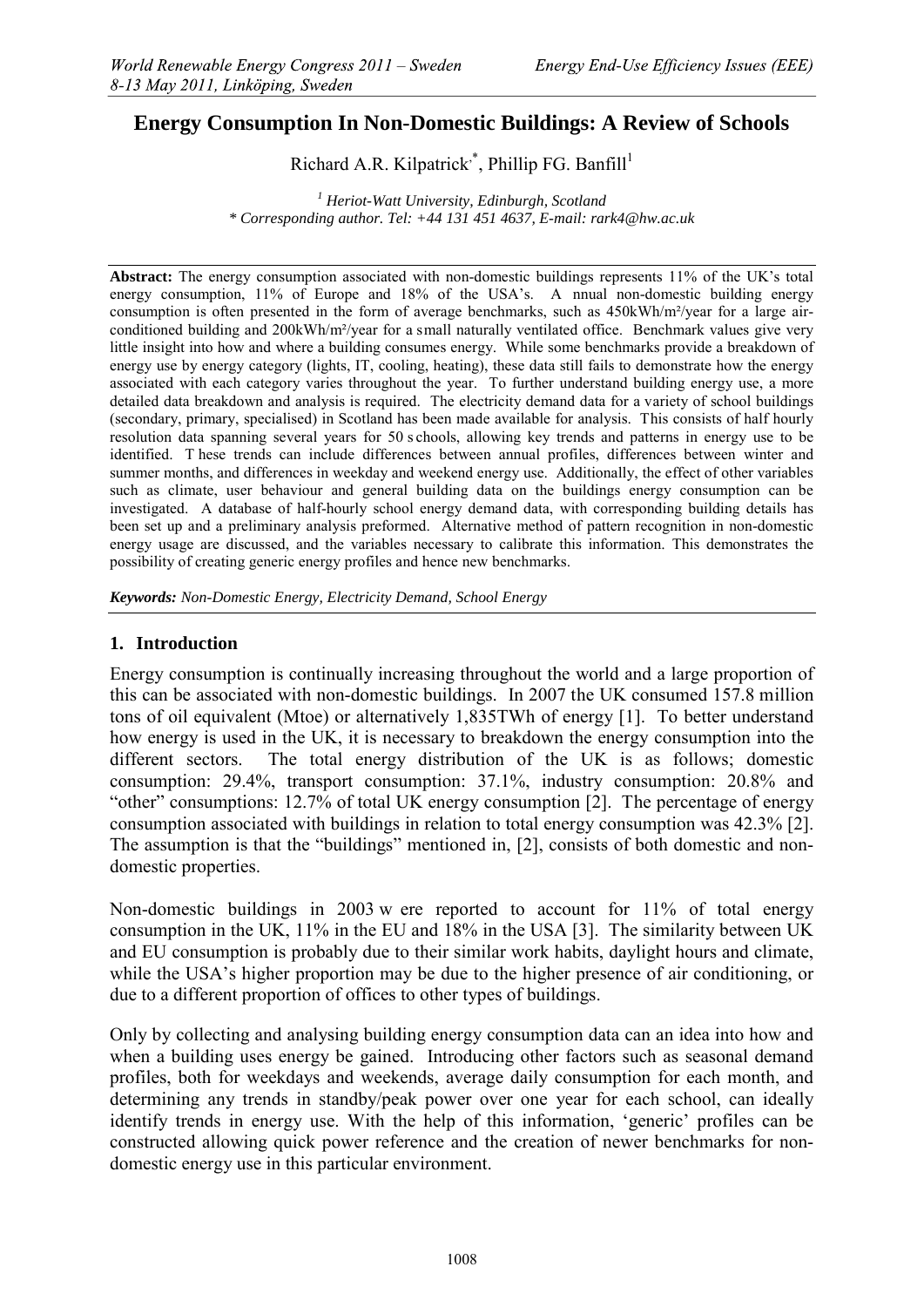## **2. Current Benchmarks**

A key area in the non-domestic sector is education. There have been numerous studies ([1], [4 -11]) into the energy consumption of schools and school energy performance benchmarks, and benchmark data us readily available for schools in the UK (as well as other counties) for the last few decades. Primary schools in the UK typically consume 119kWh/m²/year of energy [4], with the UK one of the few countries that have set energy benchmarks for schools. A target of 110kWh/m²/year is considered as an ideal or "good practice" target [5]. Other school benchmarks are detailed in the "Good Practice Guide 343, or more commonly known as GPG343 [6]. F or a primary school, the 'typical' annual consumption target is 191kWh/m²/year where as the 'good practice' value is 135kWh/m²/year. F or a secondary school without a pool, the 'typical' benchmark is 196kWh/m²/year and for a secondary school with a swimming pool, the benchmark is 223kWh/m<sup>2</sup>/year. This guide also divides the benchmarks into either electricity or fossil fuels, and provides a generalised breakdown of energy use in schools represented in a pie-chart.

In comparison French primary schools average 197kWh/m²/year, Greek schools consume 57kWh/m² and Irish primary schools consume 119kWh/m²/year [5]. H ermandez, [5], used 'GPG343' to establish that the typical value for UK primary schools is 157kWh/m²/year whereas the best practice value is 110kWh/m<sup>2</sup>/year. They used EnergyPlus software for the energy consumption calculations and a grading system based on a methodology outlined in "Energy Performance of Buildings"[12]. T his method involved using the schools energy consumption (kWh/m²), a stock regulation value, and a stock reference value (based on either a sample mean or the building stock mean). A table of different conditions involving the three values determined the energy rating and benchmark.

A problem with previous studies and results is that they do not provide sufficient information to give a full understanding of how energy is used in a building. E nergy performance benchmarks only provide the total annual energy consumption of a generalised school per floor area. D etails such as weekly, monthly and seasonal trends are omitted. However, benchmarks can be used as a quick indication of energy efficiency or a simple tool for quick school comparison but are limited due to this additional detail. T his paper discusses the analysis of a sample of schools and the key outputs of the analysis, aimed at providing more detail of school energy consumption than the standard benchmarks. In addition, average electricity demand profiles are analysed and their potential use in explaining energy usage are discussed.

# **3. Methodology**

The interpretation of energy usage in schools is completely dependent on the availability of accurate energy data from a wide range of schools. The first stage therefore is identifying a reliable source or organisation that is willing to provide the data. Several local authorities in Scotland were contacted to allow monitoring of schools in their area to take place. Initially it was decided to select various school buildings and install several non-intrusive load monitoring (NILM) equipment in the schools. There are several advantages of using NILM systems, opposed to introducing equipment into the electricity network. A key advantage is that the buildings electricity supply is not interrupted, minimising disruption to the building. Another advantage is that the equipment can be set up without the need of an electrician or power engineer.

There are several disadvantages to using NILM electricity equipment. The first is that NILM equipment (for a 3-phase electricity monitor) is expensive, (about £4000 per unit). The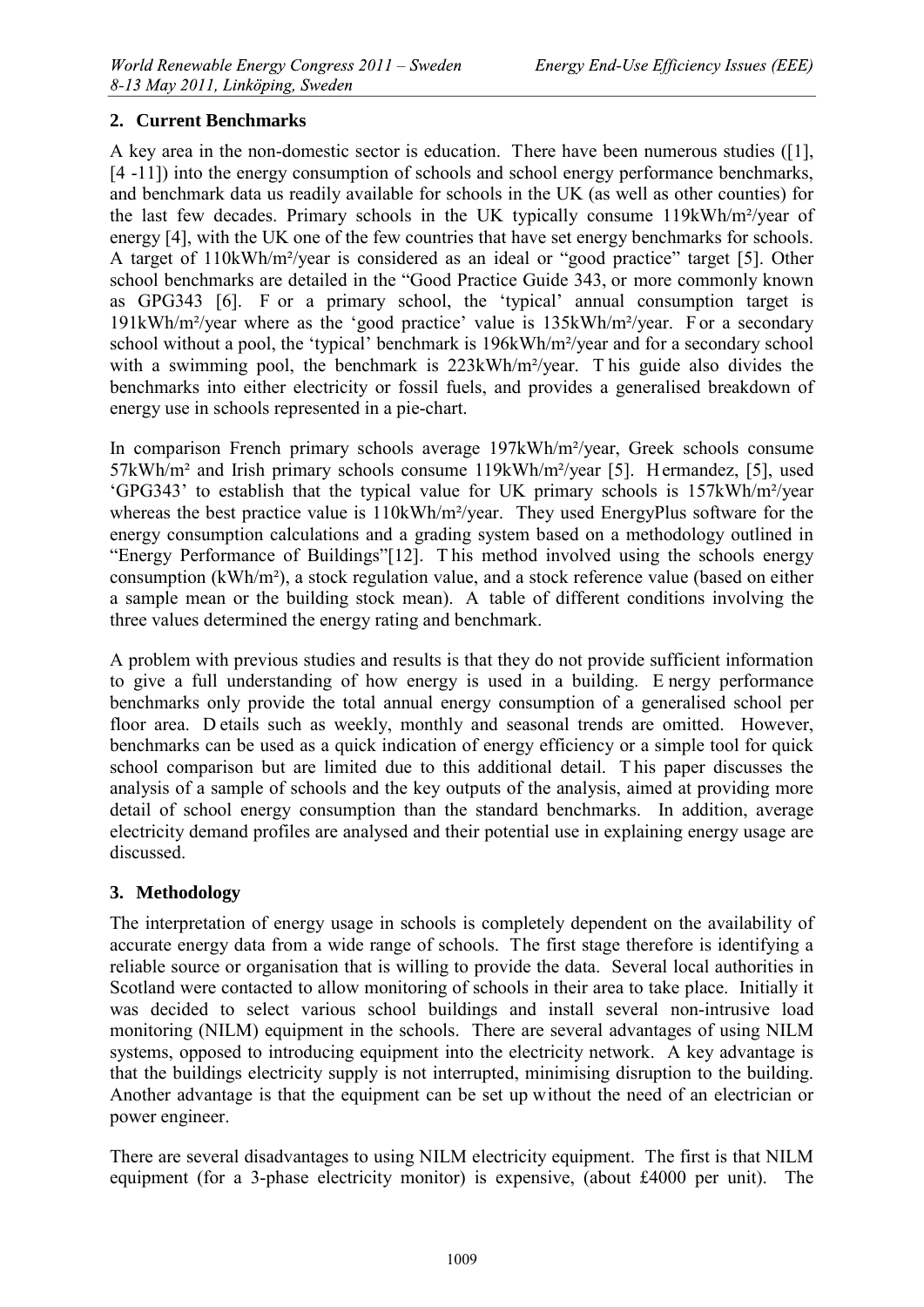second problem is the equipment is limited in monitoring the meter side of the buildings electricity supply. Further equipment is needed to monitor each distribution board, to fully understand how the building uses energy. To create a large database of different types of schools, several sets of equipment would be needed, increasing the project costs. Lastly, the data collection phase of the project was relatively short. Ideally several years of data would be needed to ensure it is representative.

An economical alternative was available because several of the authorities, who agreed to participate in the energy data collection, had access to electricity consumption data from their power suppliers. This was in half hourly time resolution that represents the meter side of the building. H aving access to this data overcame the possible limitations of using expensive NILM equipment and the short assessment/data gathering period.

Table 1 highlights the studied schools and the associated details, such as year of construction, number of pupils, school type, total energy consumption and whether the school has a swimming pool. This table is used as a reference in determining any trends in energy use. The data presented in table 1 was collected by contacting the schools directly and by referencing the school's website.

#### **4. Normalisation of Data**

An important part of analysing the data is comparing the schools energy consumption against other schools. A basic idea of energy consumption can be gained by just comparing kW in terms of load profiles, or kWh in terms of total energy consumption. One hypothesis is that a large school will consume more energy than a small school. By normalising by floor area, this size factor is removed. By introducing pupil numbers, further normalisation can occur. Normalising by pupil number, however, is not as straightforward as normalising by floor area as it is influenced by how the building is used. Floor area and number of occupants are not entirely independent from each other. A school is built to accommodate a maximum number of students. Even with varying number of students, the assumption is that the same number of classrooms, sports halls and even IT facilities will be continually used. This results in similar total energy consumption for the school, regardless of pupil numbers. In contrast, normalising energy consumption of office buildings by occupant numbers appears to be more appropriate, due to the differences in how both schools and offices are used. Office workers generally use their own PC, or their own IT equipment, hence the energy usage associated with IT will vary with the number of occupants. This an important factor to consider when normalising by pupil number. For this reason, the presented results and charts are given in  $kW/m^2$  or  $W/m^2$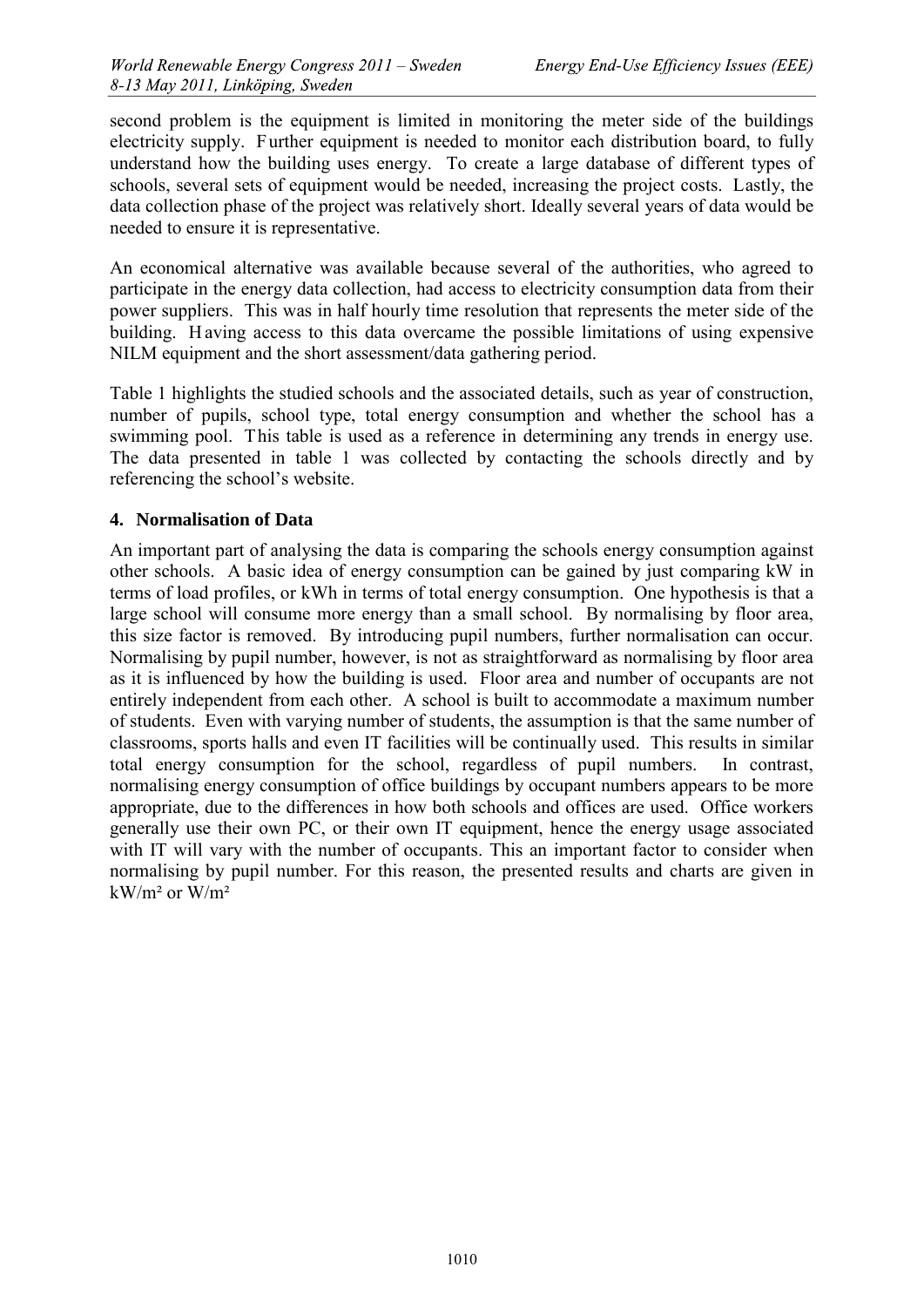#### **5. Categorisation**

| <b>School</b> | Year  | <b>Floor</b><br><b>Area</b><br>(m <sup>2</sup> ) | <b>Total</b><br><b>Energy</b><br>use(kWh) | <b>School</b> | Year  | <b>Floor</b><br>Area<br>(m <sup>2</sup> ) | <b>Total</b><br><b>Energy</b><br>(kWh) |
|---------------|-------|--------------------------------------------------|-------------------------------------------|---------------|-------|-------------------------------------------|----------------------------------------|
| $\mathbf{A}$  | 1983  | 8042                                             | 667,233                                   | L             | 1960  | 9561                                      | 888,443                                |
| B             | 1960  | 2535                                             | 195,221                                   | M             | 1930* | 14909                                     | 687,511                                |
| $\mathbf C$   | 1980  | 9835                                             | 342,507                                   | N             | 1940* | 13559                                     | 607,708                                |
| D             | 1989  | 11430                                            | 512,819                                   | $\mathbf 0$   | 1940* | 11052                                     | 730,518                                |
| E             | 1991  | 12349                                            | 863,421                                   | ${\bf P}$     | 1950  | 14265                                     | 602,720                                |
| $\mathbf{F}$  | 1954  | 13145                                            | 441,056                                   | Q             | 1960  | 11852                                     | 605,890                                |
| G             | 1960  | 15368                                            | 695,154                                   | $\bf R$       | 1979  | 10156                                     | 492,587                                |
| H             | 1970  | 11535                                            | 643,994                                   | S             | 1975  | 11927                                     | 945,627                                |
| I             | 1893* | 11742                                            | 565,302                                   | T             | 1960  | 1225                                      | 235,543                                |
| $\mathbf{J}$  | 1978  | 11436                                            | 1,433,075                                 | U             | 1980  | 7871                                      | 354,727                                |
| K             | 1965  | 11918                                            | 584,281                                   |               |       |                                           |                                        |

*Table 1- Key School details*

\*School built at this date, but renovated post 2000

The complete database consists of 48 schools, including 32 Secondary schools, 11 primary schools and 5 s pecialised schools. W ithin the secondary school category, 21 s chools were built before 2000, and 11 were built after 2000.

To analyse energy usage in schools, it is important to compare schools with similar properties. A large modern secondary school and a old small primary school will have different building characteristics, and differing electricity demands. In order to determine key trends in energy usage, the schools were initially categorised into two key groups: Primary and Secondary schools.

Secondary schools, or High schools, can be defined as premises that educate children from the ages of 11 to 17. High schools have a total floor area from 1,225m² to 15,368m² and total electricity usage between 1,433,075kWh to 195,221 (Table 1). It should be noted that the smallest school (by floor area), school 'T', does not have the smallest energy use (instead school 'B' has) emphasises the importance in normalising the data if comparisons are to be made. This result highlights the need for normalisation of energy use. Within the High/Secondary school category, two additional sub categories can be defined. T he new categories are based on age of construction of the school; pre-2000 and post-2000.

The primary schools are defined as the first stages of education, catering for children aged from 5-11. Primary schools tend to be considerably smaller than secondary schools, as well as having smaller pupil numbers and represents 23% of the schools within the database.

Specialised schools are smaller, more focused schools, aimed at helping students with learning difficulties. T hese schools represent 10% of the studied secondary schools, but because of their small floor area and small pupil number, it is necessary to analyse these buildings separately from the other secondary schools.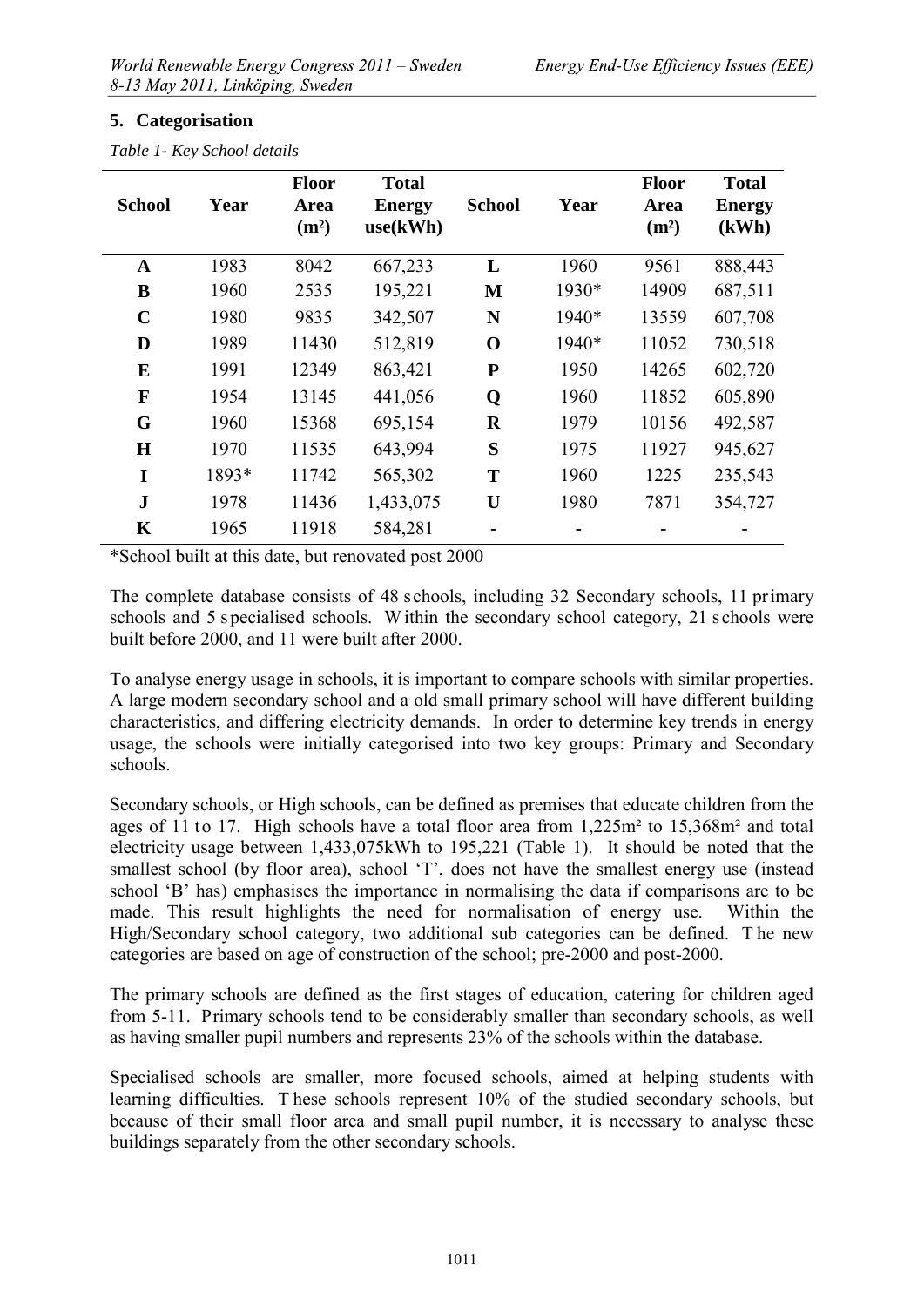#### **6. Results**



*Figure 1- Average Power Demand Profiles*

The collected school data was processed automatically by a FORTRAN based analysis program and several output files and profiles were produced. The designed analysis program outputs both a yearly average profile and four seasonal average profiles for each of the studied schools. For this paper, only Secondary schools built before 2000 will be discussed. Figure 1 demonstrates the average daily demand profiles for 21 secondary schools in Scotland, built before 2000. The daily power demand profiles represent the average working day power requirement over the entire year. This eliminates any possible seasonal variation.

School L's power demand profile can be used as an example to describe how a school consumes energy. S chool 'L' has a standby demand of 6.1W/m² and remains at baseload until 05:00 where it begins to rise. The rise continues until 0600, where the gradient reduces, then increases again. T his step in energy use is most likely the result of heating systems (though heating pumps) being turned on. From 06:00 onwards the power demand increases until 09:00 where it reaches a p lateau of  $23W/m^2$ . This second rise is the lighting and IT equipment being switched on, as students and staff start interacting with the school. After 12:00 the power demand starts descending gradually, and at 14:00, the power demand falls from 19W/m² to 10W/m² by 17:00. From 17:00, the power demand steadily falls back to the baseload value by 22:00.

Figure 1 also demonstrates several profiles that have very atypical shapes. Schools 'B','J' and 'T' have power demand profiles that do not appear to resemble other schools. School 'J' has a fixed baseload of 12W/m², and rises slightly to 13W/m² until 07:00. At this point, it then reduces to 6W/m² and proceeds to rise and peak at 12:30 with a peak value of 17W/m². The power demand then falls to 3.1W/m² and sharply rises back to the original value of 12W/m². Although during the time period of 09:00 to 17:30 this profile demonstrates similar characteristics to the other schools in this study (excluding schools 'B','J' and 'T'), the large and constant power demand in the morning and in the evening are atypical. F urther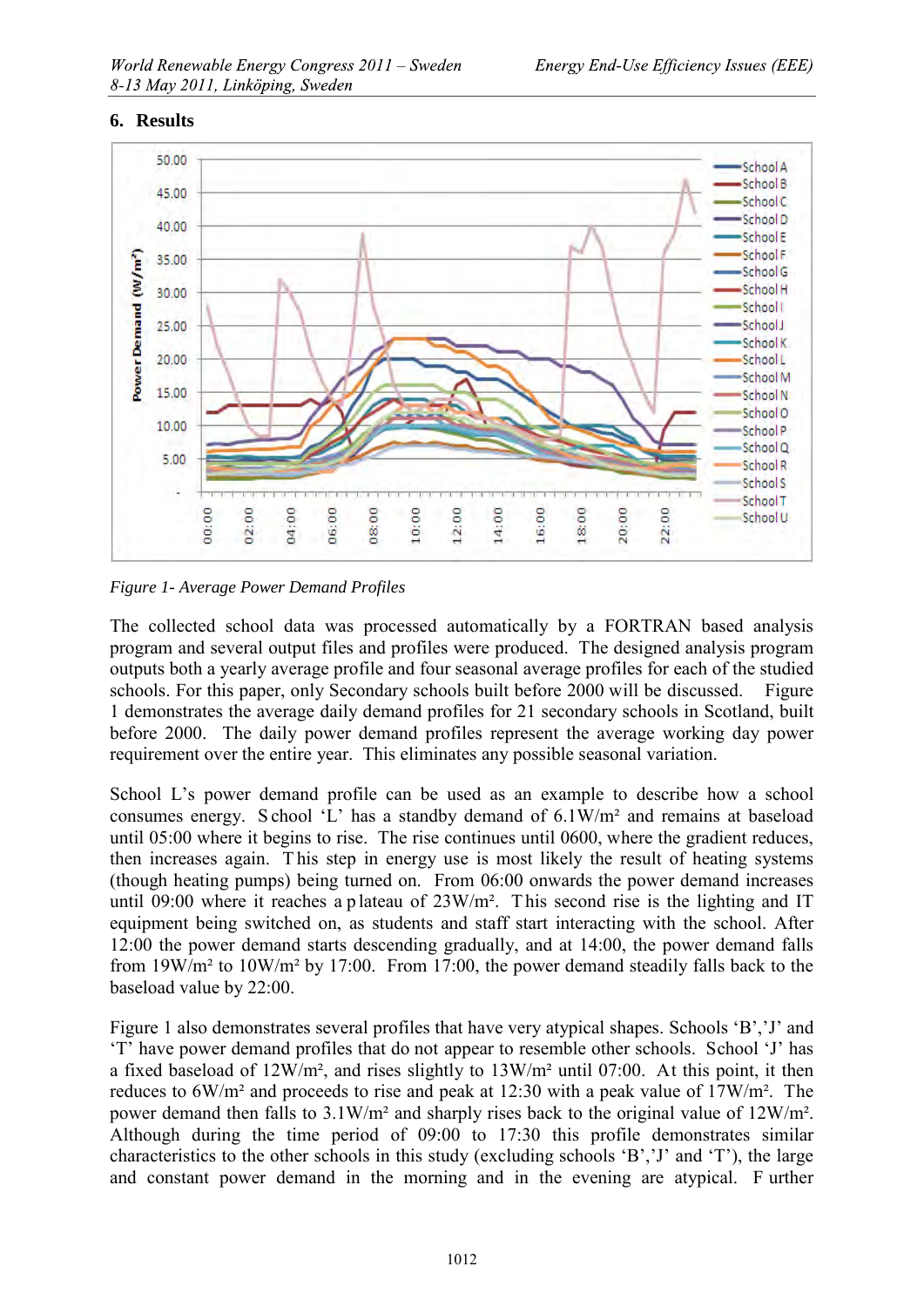investigation has not yet determined why this school has such a profile. Establishing if the demand profile varied from season to season could indicate if the morning/evening demand is heating or lighting related.

The second atypical profile belonged to School 'B'. The profile initially follows the other schools, in that it rises to a plateau at 08:30. The main difference in profile shape occurs after this plateau. While other schools tend to drop in demand, and return close to the standby value between 1600 and 1800. The profile for school 'B' slowly dropped from 22W/m² to 16W/m² from 12:00 to 19:30. A fter 19:30, the profile returned to the base load value of 7.7W/m² at 21:30hrs. The initial assumption was that this extended power demand outside the normal school hours is due to the school being used for evening classes or for sports activities. However when the profile was compared to other schools that are opened in the evening, School 'B' appeared to have a very high power demand that fell only slowly, and did not present the same 'hill' of power demand seen between 17:00 and 21:00 (as shown in school 'L' for example). On further investigation it was found that the school is part of a larger complex, which includes a large public pool, library and gym. T hese additional components of the school are open until 22:00 and are used by the local community.

Lastly the atypical profile of School 'T' consists of five peaks occurring at 00:00, 03:30, 07:30, 18:30 and 23:30, with peak power demands of 28, 32, 39, 40 and 47W/m² respectively. An interesting observation was that between 12:00 and 15:00hrs, the profile matches the same shape as the other schools. Upon further investigation, it was discovered that school 'T' has electric space heating, and not gas heating. The large peaks that occur are the result of the heating being switched on during the morning and evening. The spikes occurring early in the morning and late in the night could be a poorly set-up energy management system or the result of a heating system with a basic thermostat. The full explanation of this profile remains to be established.

#### **7. Discussion and Conclusion**

The research discussed in this paper aimed at determining if analysing an energy database can provide information on how buildings use energy, and in turn overcome the current limitations with existing benchmarks. T he analysis of the school data to produce average power demand profiles, as shown in Figure 1, helped determine when power is used in a wide range of schools and how much power is required (peaks, and standby loads). The results demonstrate that there is a common shape within the profiles especially within the time period between 07:00 to 16:00. The results also demonstrated that it is possible to group the schools into 'good', 'average' and 'poor' energy/power rating, similar to the system used in the Good Practice Guides [6,13].

Several profiles were identified that did not share a similar shape to schools in the data base. Schools 'B', 'J' and 'T' had atypical profiles that could not be grouped with the other schools. This is an important finding as it highlighted one problem with using 'generic; profiles and the 'reliability' of their widespread application.

This preliminary report of continuing work suggests that it is possible to analyse the different seasonal demand profiles, both for weekdays and weekends, average daily consumption for each month, and determine any trends in standby/peak power over one year for each school. Future analysis will help determine: a) if there are any seasonal trends between the schools, b) how energy consumption varies between each month, c) how the peak values vary throughout the year (highlighting school holidays) and lastly d) if the schools are used during the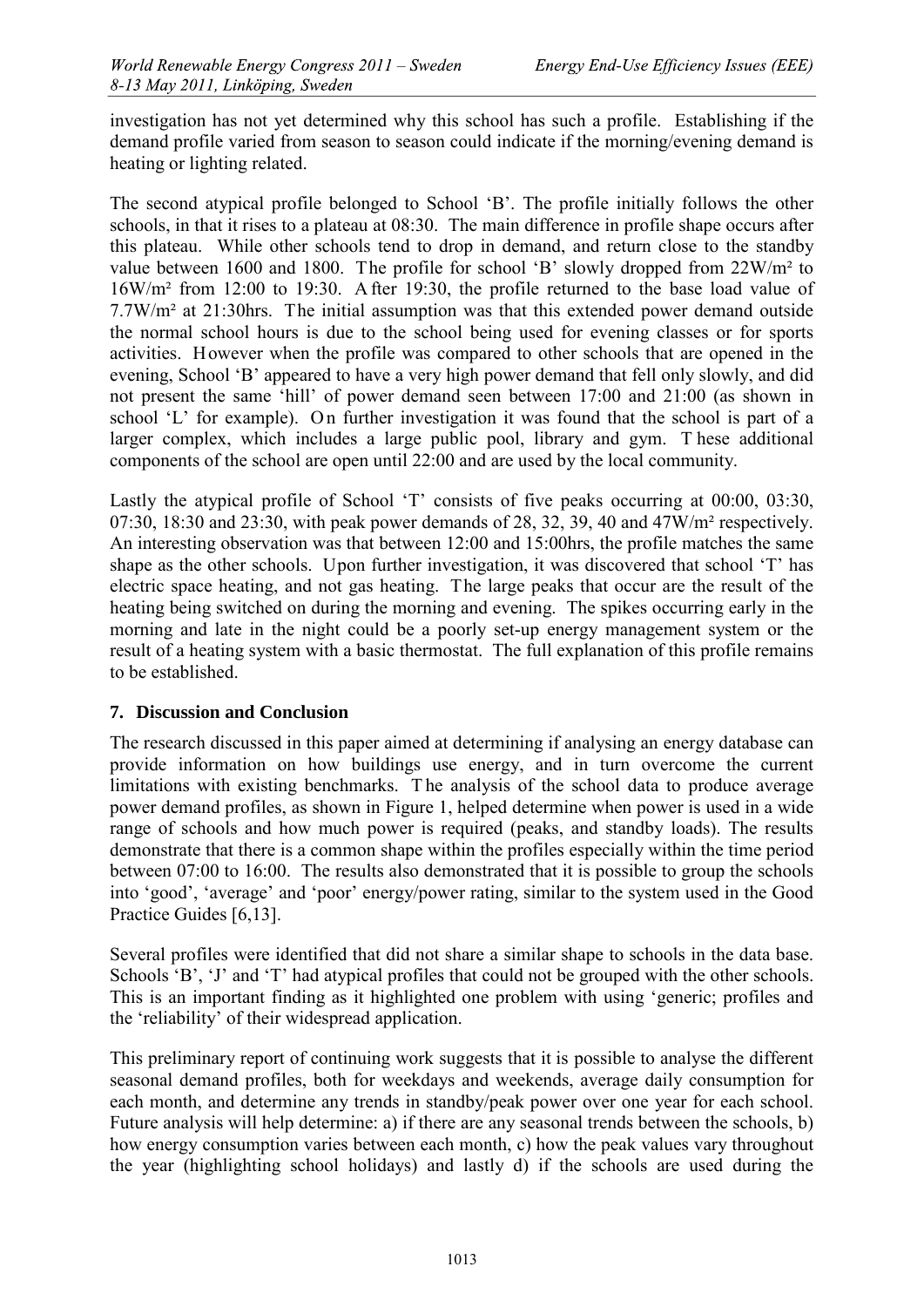weekends, and if energy is being wasted. In addition, analysis will be extended on the different categories of schools (primary/secondary). As well as normalising by total floor area and by pupil number (although as already discussed, there may be no additional benefit normalising by pupil number), the data will need to be corrected for local climate. The schools analysed in this study were spread throughout Scotland and variations in local temperature is likely. Analysing local temperature as an independent variable will allow its impact on energy usage profiles to be established. Lastly, user behaviour or interaction will be introduced into the analysis, to help determine when and where energy is being used in the schools. Currently only basic information on pupil numbers for each schools is available. It is unknown how this study will measure, record and normalise pupil behaviour for each studied school.

Generic profiles are of use provided their limitations are recognised. Key information such as peak demands, school type, opening hours, after school use, standby load and construction date can be used to generate generic profiles. A possible approach is to average the school profile data for each school category and produce one profile. A difficulty with this is that atypical profiles, such as for schools B', 'J' and 'T', would be averaged as well, resulting in averaging problems. Additionally, one approach would be taking an average of an average (due to the analysed profiles being constructed using average values). This could lead to errors forming, or incorrect profile shapes. A nother possible approach could be creating probability distribution, using every data value in each of the schools. This results in 17,250 data points being analysed, hence 840,960 data points in total for the entire database. The original data analysis program could be altered to include this possible approach. Generic profiles do have several beneficial uses. Energy managers could use a data input screen and enter key building details such as opening times, total area, etc and output a profile that could match their building. A dditionally a level of good, average and poor profiles could be outputted as well as new benchmarks. The profiles could be used for determining the impact of renewable energy generation on a buildings daily demand, and could be used by power companies to guide on investment decisions or determining if power upgrades are needed.

The work discussed in this paper is continuing and key outputs, trends and conclusions are being established as the data analysis stage nears completion. This paper has discussed key stages of the methodology, data collection and normalisation. It has also discussed the results of initial analysis of one category of school and one average profile output from a designed analysis program. Lastly this paper introduced the concept of 'generic' profiles, and a possible methodology to gain these profiles. With further research and analysis of the data base, a better understanding of non-domestic energy use can be gained, and new benchmarks created.

#### **References**

- [1] 'UK Energy in Brief', A National Statistics Publication, (2006), available from [www.berr.gov.uk](http://www.berr.gov.uk/)
- [2] Steemers, K., Energy and the City; density, buildings and transport, Energy and Buildings, (2003), 35(1), p3,
- [3] Pe´rez-Lombard L, Ortiz J , Pout C. A review on bui lding energy consumption information, Energy and Buildings, 40 (2008) 394–398, available from www.sciencedirect.com